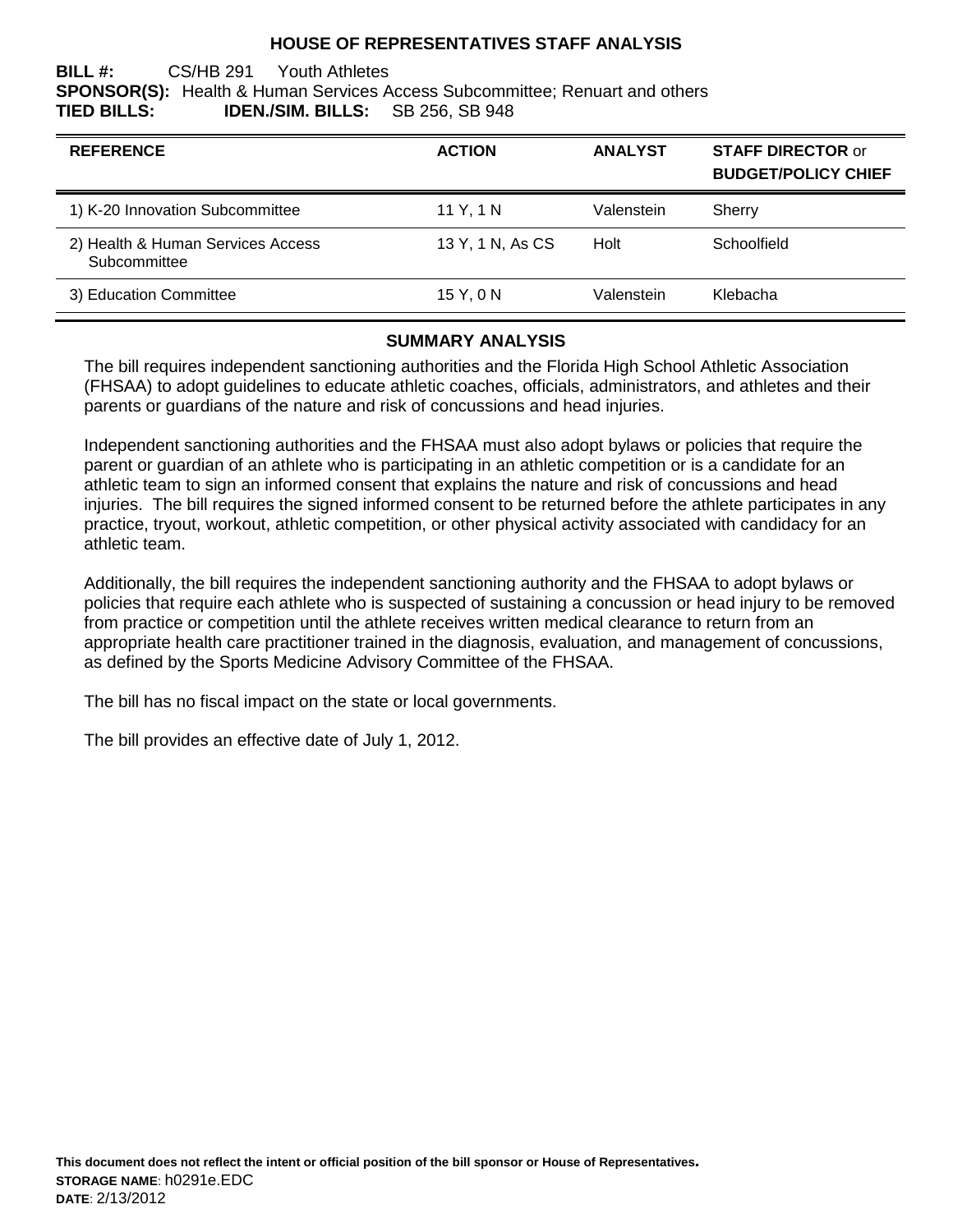### **FULL ANALYSIS**

## **I. SUBSTANTIVE ANALYSIS**

### A. EFFECT OF PROPOSED CHANGES:

### **Overview**

*Youth Athletics:* Current law defines a youth athletic independent sanctioning authority as a private, nongovernmental entity that organizes, operates or coordinates a youth athletic team in Florida that includes one or more minors and is not affiliated with a private school. As an example, Pop Warner is an independent sanctioning authority in Florida.<sup>1</sup> An independent sanctioning authority is currently required to conduct background screenings on each current and prospective athletic coach, disqualify an athletic coach that fails the background screening, and provide written notice to a disqualified athletic coach.<sup>2</sup>

*Public High School Athletics:* The Florida High School Athletic Association (FSHAA) is designated as the governing nonprofit organization of athletics in Florida public schools.<sup>3</sup> Currently, the FHSAA is required to adopt bylaws to establish eligibility requirements for all students, prohibit recruiting students for athletic purposes, and require students participating in athletics to satisfactorily pass an annual medical evaluation.<sup>4</sup>

Over 30 states<sup>5</sup> across the country have passed legislation that targets youth sports-related head injuries.<sup>6</sup> Additionally, the "Protecting Student Athletes from Concussions Act of 2011" has been filed in the U.S. House of Representatives. This legislation requires each state educational agency to issue regulations establishing minimum requirements for the prevention and treatment of concussions, in order to be eligible to receive funds under the Elementary and Secondary Education Act. The bill is currently in the Subcommittee on Early Childhood, Elementary, and Secondary Education.<sup>7</sup>

The Centers for Disease Control and Prevention (CDC) define a concussion as a type of traumatic brain injury that is caused by a bump, blow, or jolt to the head that can change the way the brain normally works. Concussions may also occur from a blow to the body that causes the head to move rapidly back and forth. Additional damage can occur from repeat concussions. A repeat concussion occurs when a person receives another concussion before the brain recovers from the first. Repeat concussions can slow recovery or increase the likelihood of having long-term problems, and in rare cases, can result in brain swelling, permanent brain damage, and even death.<sup>8</sup> In an effort to raise awareness and provide education to coaches, athletes and parents of athletes, the CDC has created free tools that provide important information on preventing, recognizing, and responding to a concussion.<sup>9</sup>

As an example of one independent athletic sanctioning authority, Pop Warner adopted a rule related to concussions on September 30, 2010. The rule requires a player who is suspected of having a

 $\overline{a}$ 

<sup>1</sup> *See* Pop Warner Little Scholars, Inc.,<http://www.popwarner.com/aboutus/pop.asp> (last visited Feb. 6, 2012).

<sup>&</sup>lt;sup>2</sup> Section 943.0438, F.S.

<sup>&</sup>lt;sup>3</sup> While high school is typically defined to include grades 9 through 12, for the purposes of athletics in public K-12 schools, high school is defined to include grades 6-12. Section 1006.20(1), F.S.

 $4$  Section 1006.20(1) and (2), F.S.

<sup>&</sup>lt;sup>5</sup> The states with laws that target youth sports-related head injuries are: Alabama, Alaska, Arizona, California, Colorado, Connecticut, Delaware, Illinois, Indiana, Iowa, Kansas, Louisiana, Maryland, Massachusetts, Minnesota, Missouri, Nebraska, Nevada, New Jersey, New Mexico, New York, North Carolina, North Dakota, Oklahoma, Oregon, Pennsylvania, Rhode Island, South Dakota, Texas, Utah, Vermont, Virginia, Washington, and Wyoming. National Conference of State Legislatures, Traumatic Brain Injury Legislation, Nov. 2011, *available at,* [www.ncsl.org/default.aspx?tabid=18687](http://www.ncsl.org/default.aspx?tabid=18687) (last visited Feb. 6, 2012). 6 *Id*.

<sup>&</sup>lt;sup>7</sup> Protecting Student Athletes from Concussions Act of 2011, H.R. 469, 112th Cong. (2011).

<sup>8</sup> Centers for Disease Control and Prevention, *Heads Up Concussion in Youth Sports, A Fact Sheet for Coaches*, *available at* [http://www.cdc.gov/concussion/pdf/coaches\\_Engl.pdf.](http://www.cdc.gov/concussion/pdf/coaches_Engl.pdf)

<sup>9</sup> Centers for Disease Control and Prevention, *Concussion in Sports, Centers for Disease Control and Prevention*, *available at*  <http://www.cdc.gov/concussion/sports/index.html> (last visited Feb. 6, 2012).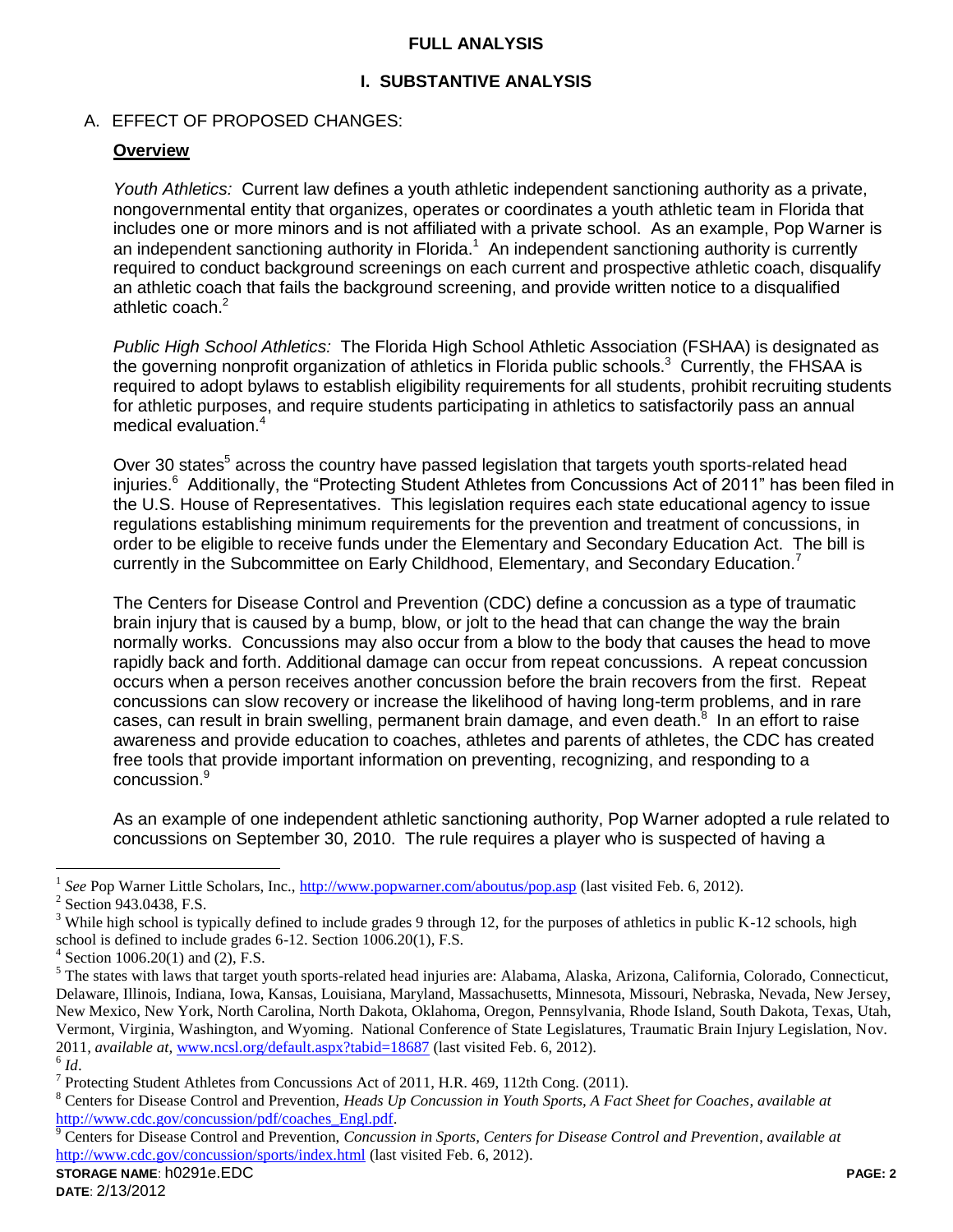concussion to be removed from practice, play, or competition. Pursuant to the rule, a player may not return to Pop Warner activities until the player has been evaluated by a currently licensed medical professional trained in the evaluation and management of concussions and receives written clearance to return to play from that licensed practitioner.<sup>10</sup>

On June 14, 2011, the FHSAA Board of Directors addressed the issue of safety of student athletes by adopting the *FHSAA Concussion Action Plan*, which is incorporated into the *2011-12 FHSAA Handbook*; adding language to the *Consent and Release from Liability Certificate* about the potential dangers of concussions and head and neck injuries in interscholastic athletics; and adding a required course, *Concussion in Sports – What You Need to Know*, for all FHSAA-member school head coaches and paid coaches.<sup>11</sup> The FHSAA currently requires any athlete who exhibits signs, symptoms, or behaviors consistent with a concussion (such as loss of consciousness, headache, dizziness, confusion, or balance problems) to be immediately removed from the contest or practice and not allowed to return to play until cleared by an appropriate health-care professional.<sup>12</sup> An appropriate health-care professional is defined as a "licensed physician (MD, as per Chapter 458, Florida Statutes), a licensed osteopathic physician (DO, as per Chapter 459, Florida Statutes), a licensed physicians assistant [sic] under the supervision of a MD/DO (as per Chapters [sic] 458.347 and 459.022, Florida Statutes) or a health care professional trained in the management of concussions."<sup>13</sup>

Additionally, the FHSAA has established the following "Return to Play Criteria":

- (1) No athlete should return to play or practice on the same day of a suspected concussion. "When in doubt, sit them out!"
- (2) Any athlete suspected of having a concussion should be evaluated by an appropriate healthcare professional that day or within 24 hours.
- (3) Any athlete with a suspected concussion should be medically cleared by an appropriate healthcare professional prior to resuming participation in any practice or competition.
- (4) After medical clearance, return to play should follow a step-wise protocol with provisions for delayed return to play based upon the return of any signs or symptoms.<sup>14</sup>

## **Effect of Proposed Changes**

*Youth Athletics:* The bill requires an independent sanctioning authority to adopt guidelines to educate athletic coaches, officials, administrators, and youth athletes and their parents or guardians relating to the nature and risk of concussions and head injuries. An independent sanctioning authority must also adopt bylaws or policies that require the parent or guardian of a youth athlete who is participating in an athletic competition, or is a candidate for an athletic team, to sign an informed consent that explains the nature and risk of concussions and head injuries. The bill requires the signed informed consent to be returned before the youth athlete participates in any practice, tryout, workout, athletic competition, or other physical activity associated with candidacy for an athletic team. By requiring those involved in athletics to receive information related to concussions and head injuries, the bill may reduce the longterm problems associated with repeat concussions.

Additionally, the bill requires the independent sanctioning authority to adopt bylaws or policies that require a youth athlete who is suspected of sustaining a concussion or head injury to be removed from practice or competition, until the youth receives written medical clearance to return from an appropriate health care practitioner trained in the diagnosis, evaluation, and management of concussions, as

 $\overline{a}$ <sup>10</sup> Pop Warner Little Scholars Official Rules 2010, Part III, Art. 17, s. 2, *available at*  [http://www.popwarner.com/admin/pdf/2010%20Concussion%20Rule%20Change.pdf.](http://www.popwarner.com/admin/pdf/2010%20Concussion%20Rule%20Change.pdf)

<sup>&</sup>lt;sup>11</sup> Florida Department of Education Analysis of SB 256, Oct. 11, 2011, at 4; *see also* Official Minutes of Board of Directors Meeting, June 13-14, 2011, Florida High School Athletic Association, *available at* 

[http://www.fhsaa.org/sites/default/files/orig\\_uploads/gov/board/2010-11/minutes/june.pdf.](http://www.fhsaa.org/sites/default/files/orig_uploads/gov/board/2010-11/minutes/june.pdf)

<sup>12</sup> Administrative Policy 6.1.3.1 Concussions, Florida High School Athletic Association, *available at* 

[http://www.fhsaa.org/sites/default/files/attachments/2010/09/16/node-235/administrative\\_policies\\_77pgs.pdf.](http://www.fhsaa.org/sites/default/files/attachments/2010/09/16/node-235/administrative_policies_77pgs.pdf)

<sup>13</sup> Administrative Procedure 1.2.1 Appropriate Health-Care Professional Defined, Florida High School Athletic Association, *available at* [http://www.fhsaa.org/sites/default/files/attachments/2010/09/16/node-235/administrative\\_procedures\\_126pgs.pdf.](http://www.fhsaa.org/sites/default/files/attachments/2010/09/16/node-235/administrative_procedures_126pgs.pdf)

<sup>14</sup> Administrative Procedure 1.2.3 Return to Play Criteria, Florida High School Athletic Association, *available at*  [http://www.fhsaa.org/sites/default/files/attachments/2010/09/16/node-235/administrative\\_procedures\\_126pgs.pdf.](http://www.fhsaa.org/sites/default/files/attachments/2010/09/16/node-235/administrative_procedures_126pgs.pdf)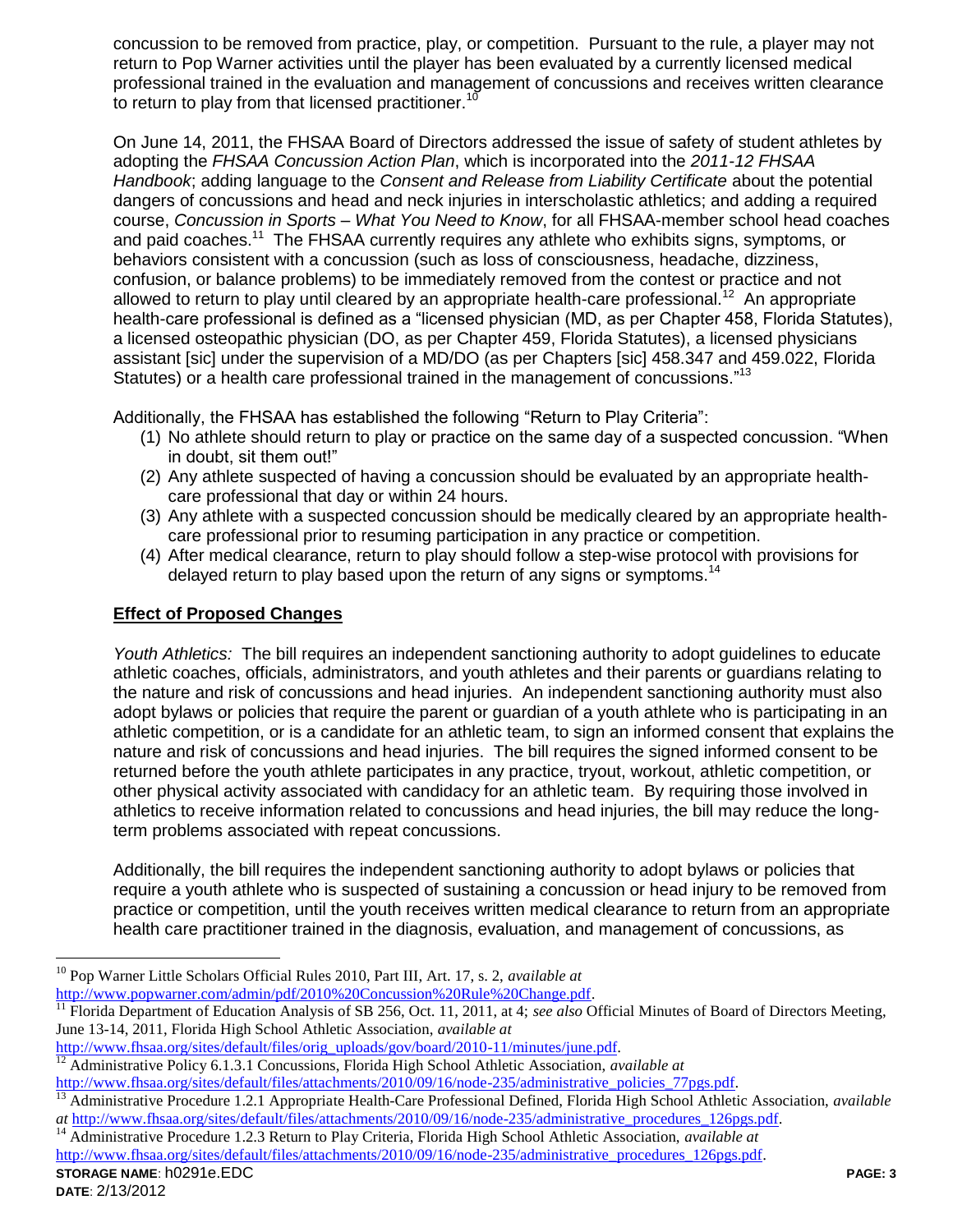defined by the Sports Medicine Advisory Committee of the FHSAA. The medical clearance must state that the youth athlete no longer exhibits signs, symptoms, or behaviors consistent with a concussion or other head injury. By requiring written medical clearance for a youth athlete to return to play, the bill will help prevent further injury by preventing a youth athlete from returning to play before his or her brain has recovered.

*Public High School Athletics:* The bill requires the FHSAA to adopt additional guidelines and bylaws or policies related to concussions and head injuries. The FHSAA must adopt guidelines to educate athletic coaches, officials, administrators, and student athletes and their parents relating to the nature and risk of concussions and head injuries. The FHSAA must also adopt either bylaws or policies that require the parent of a student athlete who is a candidate for an interscholastic athletic team or is participating in an interscholastic athletic competition to sign an informed consent that explains the nature and risk of concussions and head injuries. The bill requires the signed informed consent to be returned before the student athlete participates in any practice, tryout, workout, athletic competition, or other physical activity associated with candidacy for an athletic team. By requiring those involved in athletics to receive information related to concussions and head injuries, the bill may reduce the number of concussions and long-term problems associated with repeat concussions.

Additionally, the bill requires the FHSAA to adopt bylaws or policies that require each student athlete who is suspected of sustaining a concussion or head injury to be removed from practice or competition, until the student athlete submits a written medical clearance to return from an appropriate health care practitioner trained in the diagnosis, evaluation, and management of concussions, as defined by the Sports Medicine Advisory Committee of the FHSAA to the school. The medical clearance must state that the student athlete no longer exhibits signs, symptoms, or behaviors consistent with a concussion or other head injury. By requiring written medical clearance for a student to return to play, the bill will help prevent further injury by preventing a student from returning to play before his or her brain has recovered.

The bill requires both independent sanctioning authorities and the FHSAA to adopt policies relating to concussions and head injuries. The FHSAA and some independent sanctioning authorities have already adopted policies that comply with the bill, but for those independent sanctioning authorities that have not yet adopted policies, the entities will be able to use policies and information made available through the CDC and other sources, as the bill only requires the entities to adopt policies, not develop them.

### B. SECTION DIRECTORY:

**Section 1.** Amends s. 943.0438, F.S., relating to athletic coaches for independent sanctioning authorities; to require an independent sanctioning authority for youth athletic teams to adopt guidelines, bylaws, and policies relating to the nature and risk of concussion and head injury in youth athletes; to require informed consent for participation in practice or competition under certain circumstances and written medical clearance to return.

**Section 2.** Amends s. 1006.20, F.S., relating to athletics in public K-12 schools; to require the Florida High School Athletic Association to adopt guidelines, bylaws, and policies relating to the nature and risk of concussion and head injury in student athletes; requiring informed consent for participation in practice or competition; to require removal from practice or competition under certain circumstances and written medical clearance to return.

**Section 3.** Provides an effective date of July 1, 2012.